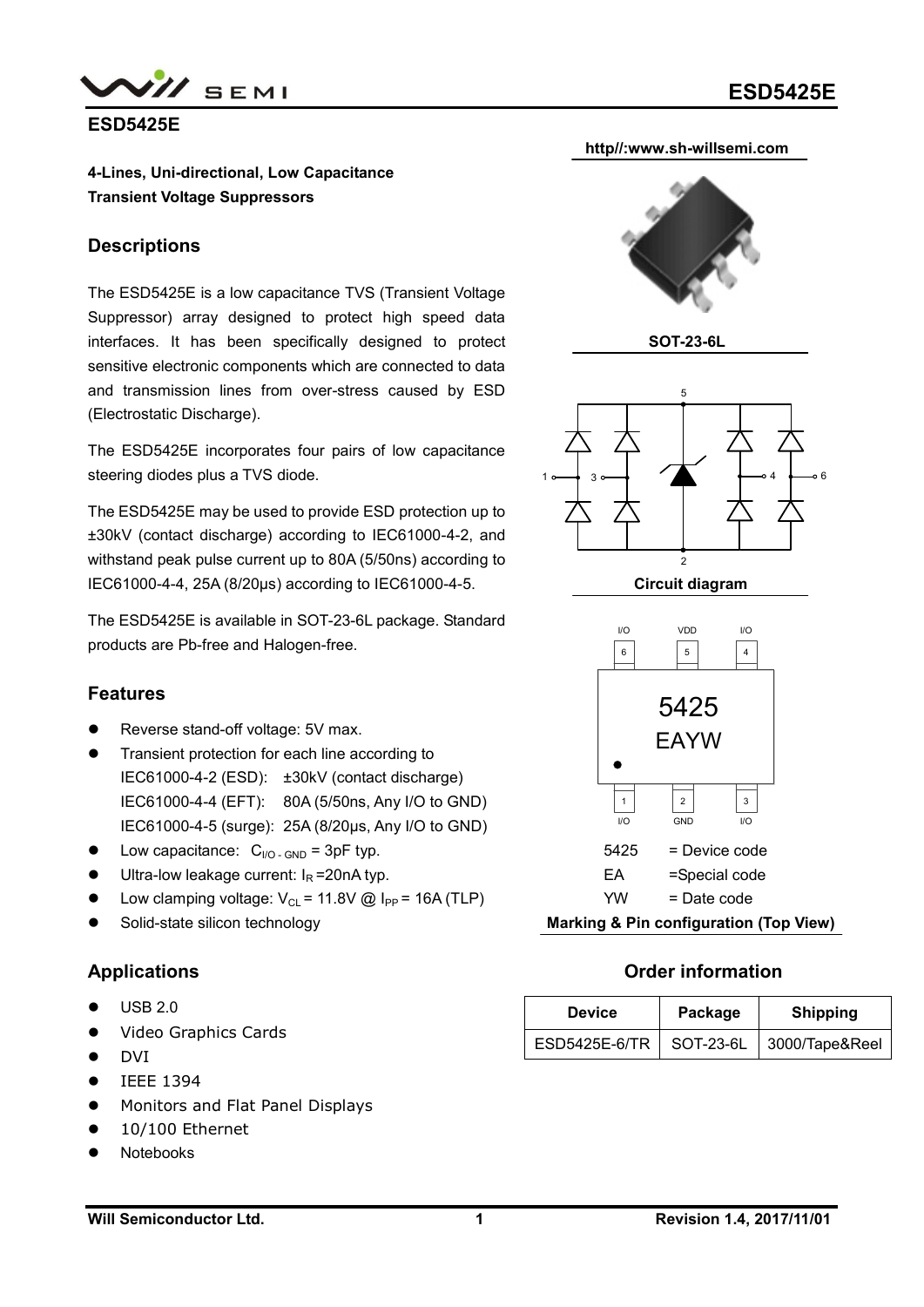

#### **Absolute maximum ratings**

| <b>Parameter</b>                                | <b>Symbol</b>                | Rating       | Unit        |  |
|-------------------------------------------------|------------------------------|--------------|-------------|--|
| Peak pulse power ( $t_0$ = 8/20 $\mu$ s)        | $P_{\text{pk}}$              | 350          | W           |  |
| Peak pulse current $(t_0 = 8/20 \mu s)$         | I <sub>PP</sub>              | 25           | A           |  |
| ESD according to IEC61000-4-2 air discharge     |                              | ±30          | kV          |  |
| ESD according to IEC61000-4-2 contact discharge | V <sub>ESD</sub>             | ±30          |             |  |
| Junction temperature                            | $T_{J}$                      | 125          | $^{\circ}C$ |  |
| Operation temperature                           | ${\mathsf T}_{\mathsf {OP}}$ | $-40$ to 85  | $^{\circ}C$ |  |
| Storage temperature                             | $T_{STG}$                    | $-55$ to 150 | $^{\circ}C$ |  |
| Lead temperature                                | T,                           | 260          | $^{\circ}C$ |  |

# **Electrical characteristics (T<sup>A</sup> = 25<sup>o</sup>C, unless otherwise noted)**



#### **Definitions of electrical characteristics**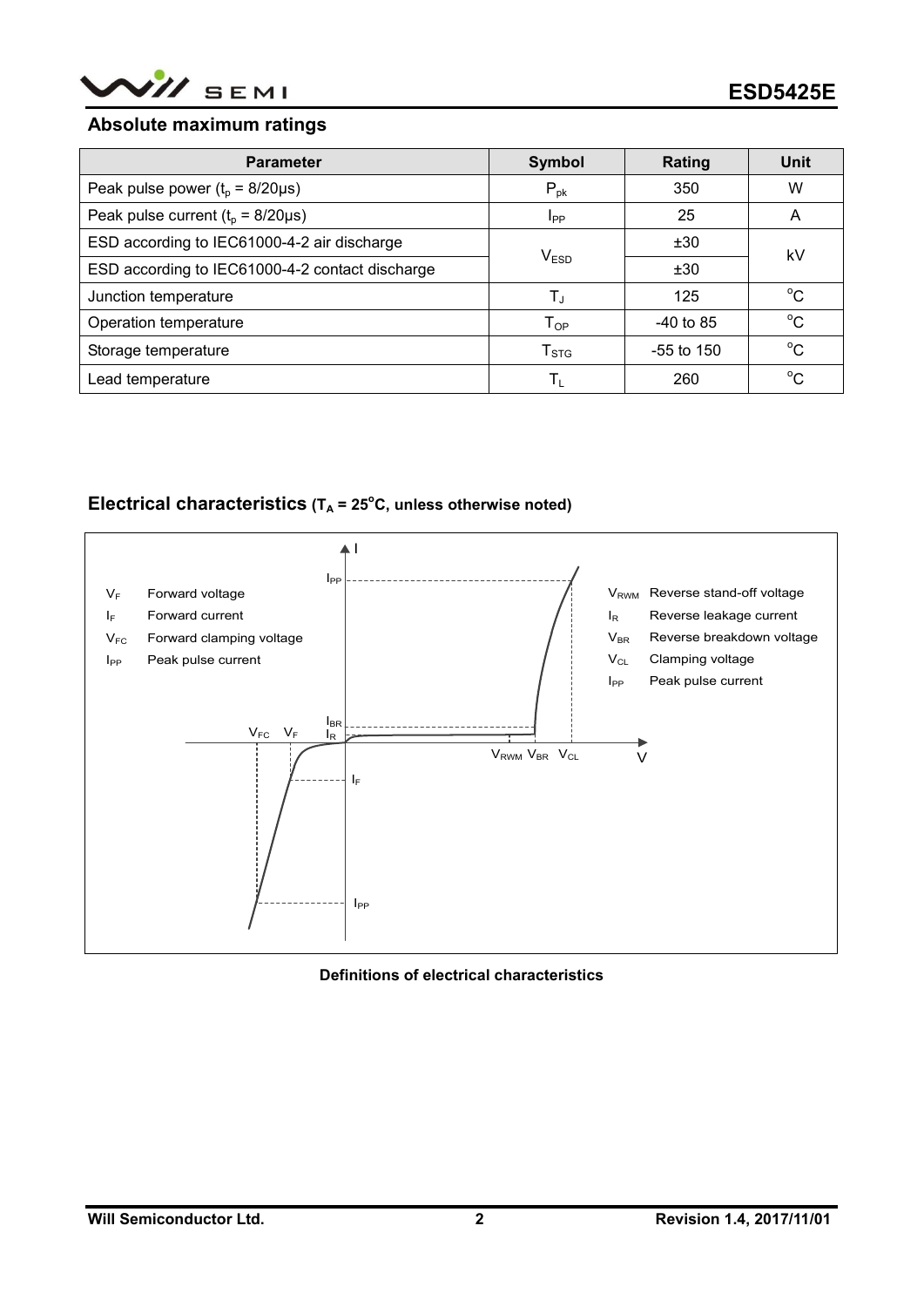| <b>Parameter</b>                 | <b>Symbol</b>              | <b>Condition</b>                                       | Min. | Typ. | Max. | <b>Unit</b> |
|----------------------------------|----------------------------|--------------------------------------------------------|------|------|------|-------------|
| Reverse stand-off voltage        | $V_{RWM}$                  |                                                        |      |      | 5.0  | V           |
| Reverse leakage current          | $I_R$                      | $V_{RWM} = 5V$                                         |      |      | 1    | uA          |
| Reverse breakdown voltage        | $\mathsf{V}_{\mathsf{BR}}$ | $I_{BR}$ = 1 mA                                        | 7.0  | 8.5  | 9.5  | V           |
| Forward voltage                  | $V_F$                      | $I_F = 10mA$                                           | 0.6  | 0.9  | 1.2  | V           |
| Clamping voltage $\frac{1}{2}$   | $V_{CL}$                   | $I_{PP}$ = 16A, $t_p$ = 100ns                          |      | 11.8 |      | $\vee$      |
| Dynamic resistance <sup>1)</sup> | $R_{DYN}$                  | $t_{p}$ = 100ns                                        |      | 0.12 |      | Ω           |
| Clamping voltage $^{2)}$         | $V_{CL}$                   | $VESD = 8kV$                                           |      | 12.0 |      | V           |
| Clamping voltage $3$             | $V_{CL}$                   | $I_{PP} = 1A$ , $t_p = 8/20 \mu s$                     |      | 9.5  |      | V           |
|                                  |                            | $I_{PP}$ = 25A, $t_p$ = 8/20µs                         |      | 14.0 |      | V           |
| Dynamic resistance 3)            | $R_{DYN}$                  | $t_{p} = 8/20 \mu s$                                   |      | 0.19 |      | Ω           |
| Junction capacitance             | $C_{\text{IO}}$ - GND      | $V_R$ = 0V, f = 1MHz,<br>VDD = floated, any I/O to GND |      | 3.0  | 5.0  | pF          |
|                                  | $C_{I/O}$ - $I/O$          | $V_R$ = 0V, f = 1MHz, any I/O to I/O                   |      | 1.5  | 2.5  | pF          |

## **Electrical characteristics (T<sup>A</sup> = 25<sup>o</sup>C, unless otherwise noted)**

*Notes:*

- *1) TLP parameter:*  $Z_0$  = 50Ω,  $t_p$  = 100ns,  $t_r$  = 2ns, averaging window from 60ns to 80ns. R<sub>DYN</sub> is calculated from 10A to *30A.*
- *2) Contact discharge mode, according to IEC61000-4-2.*
- 3) Non-repetitive current pulse, according to IEC61000-4-5. R<sub>DYN</sub> is calculated from 5A to 20A.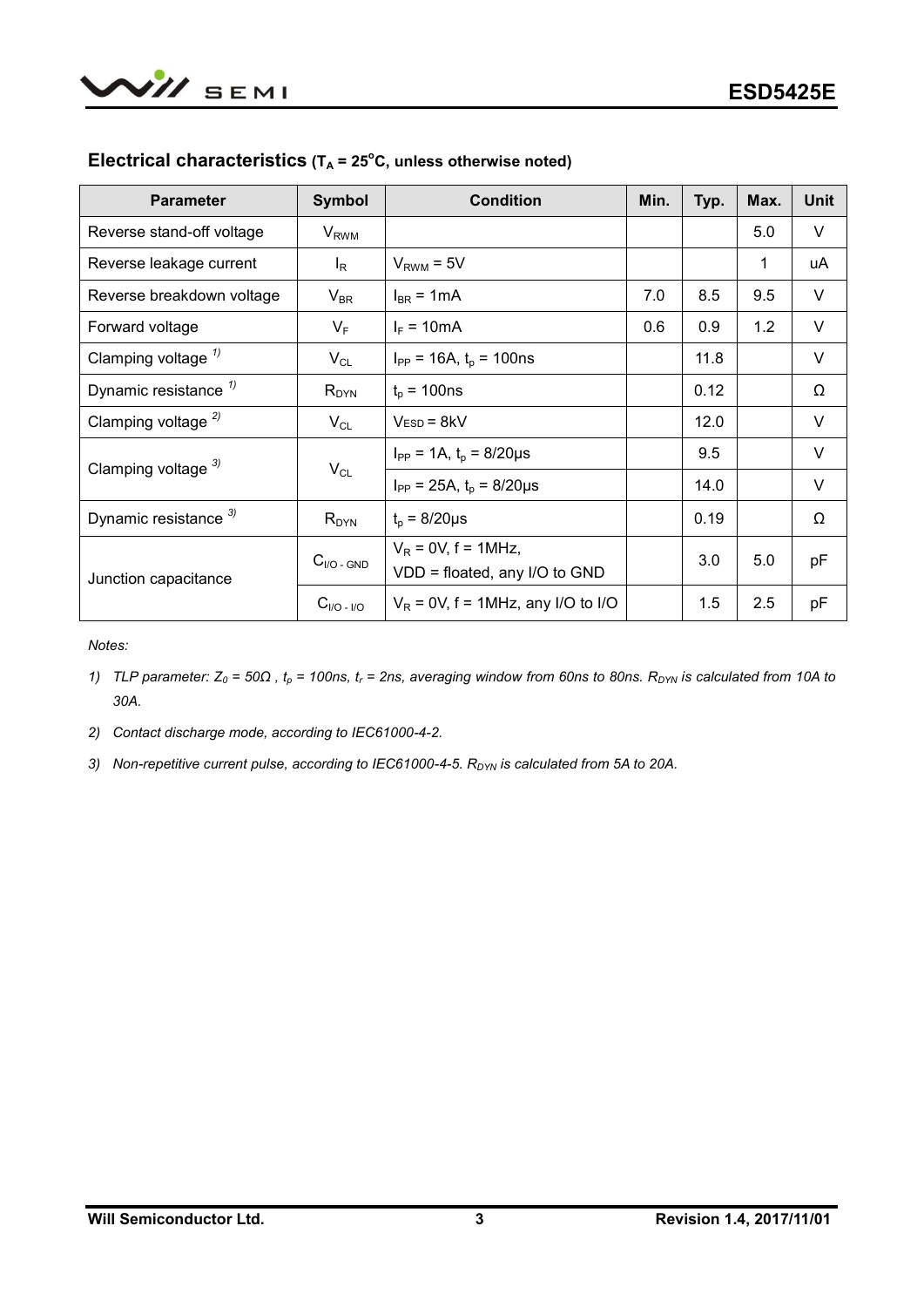

## **Typical characteristics**  $(T_A = 25^\circ \text{C},$  unless otherwise noted)



**8/20μs waveform per IEC61000-4-5**



**Contact discharge current waveform per IEC61000-4-2**



**Clamping voltage vs. Peak pulse current**

Any I/ O to GND

9

10 <del>/ | | | | | | |</del>

11

12  $\rightarrow$   $\rightarrow$   $\rightarrow$   $\rightarrow$   $\rightarrow$   $\rightarrow$ 

 $\begin{array}{c|c}\n\Sigma & \text{if } 13 \\
\hline\n\text{Hence } 13 & \text{if } 28 \\
\hline\n\text{Hence } 12 & \text{if } 18 \\
\hline\n\text{Hence } 11 & \text{if } 18 \\
\hline\n\end{array}$ 

13



**Non-repetitive peak pulse power vs. Pulse time**

**Capacitance vs. Reverse voltage**



**Power derating vs. Ambient temperature**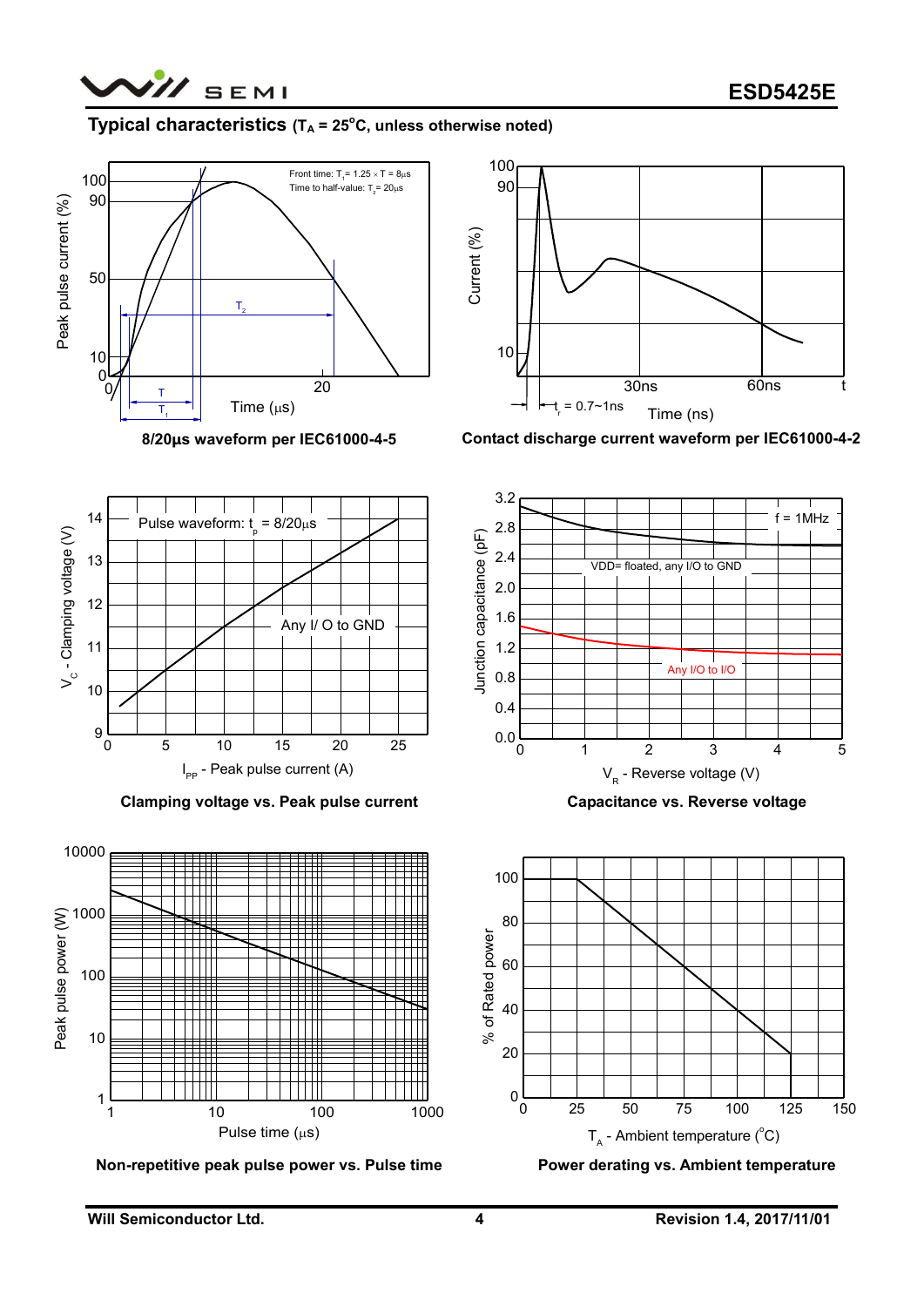

# **Typical characteristics (T<sup>A</sup> = 25<sup>o</sup>C, unless otherwise noted)**



**ESD clamping (+8kV contact discharge per IEC61000-4-2)**

**ESD clamping (-8kV contact discharge per IEC61000-4-2)**



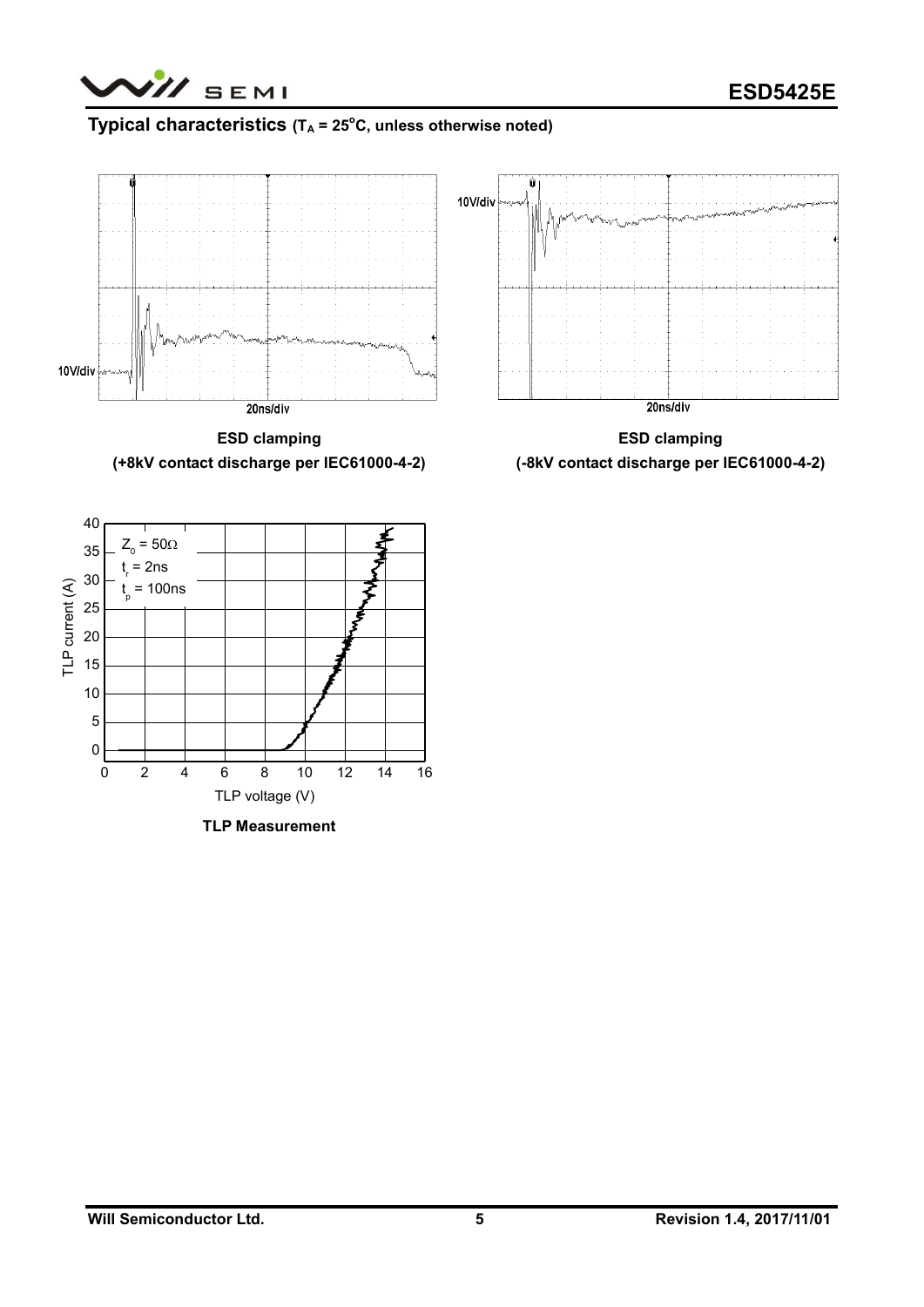

# **PACKAGE OUTLINE DIMENSIONS**

**SOT-23-6L**





A

|                       | <b>Dimensions in Millimeters</b> |      |              |  |  |
|-----------------------|----------------------------------|------|--------------|--|--|
| <b>Symbol</b>         | Min.                             | Typ. | Max.         |  |  |
| A                     | 1.05                             |      | 1.45         |  |  |
| A1                    | $\pmb{0}$                        |      | 0.15         |  |  |
| A2                    | 1.00                             | 1.15 | 1.30         |  |  |
| $\mathsf b$           | 0.30                             | 0.40 | 0.50         |  |  |
| c                     | 0.10                             |      | 0.21         |  |  |
| D                     | 2.72                             | 2.92 | 3.12         |  |  |
| E                     | 2.60                             | 2.80 | 3.00         |  |  |
| E1                    | 1.40                             | 1.60 | 1.80         |  |  |
| e                     | 0.85                             | 0.95 | 1.05         |  |  |
| e1                    | 1.80                             | 1.90 | 2.00         |  |  |
| L                     | 0.30                             |      | 0.60         |  |  |
| L1                    | 0.25 BSC                         |      |              |  |  |
| $\boldsymbol{\theta}$ | $\circ$<br>0                     |      | $\circ$<br>8 |  |  |

# **Recommended land pattern (Unit: mm)**



Notes:

This recommended land pattern is for reference purposes only. Please consult your manufacturing group to ensure your PCB design guidelines are met.